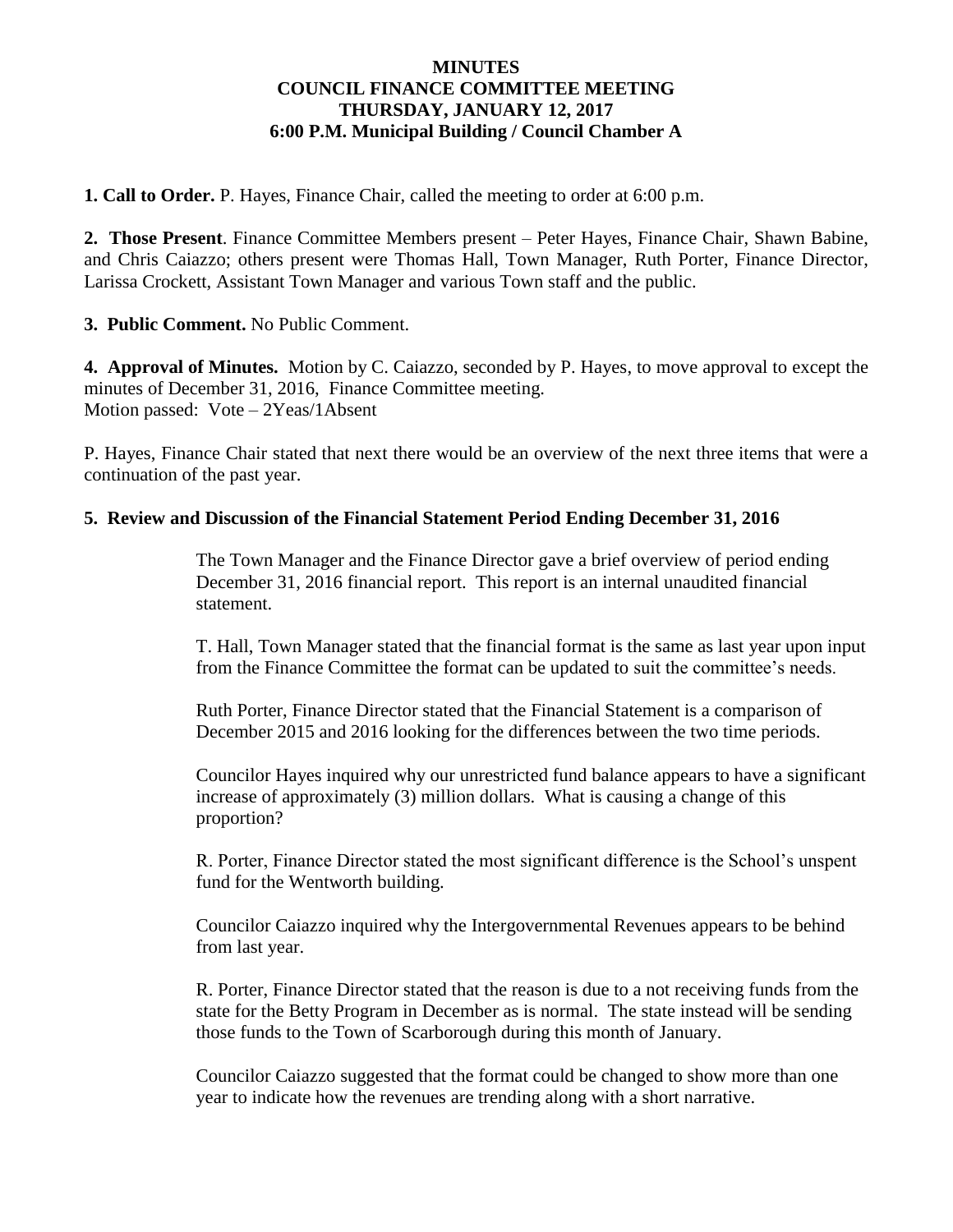Councilor Babine, stated that the financial statement is a good document to his liking. An addition of an executive summary that states the hotspots or dashboard to show the positive and negative performers at this point.

### **6. & 7. Discussion: 2017 Goals & Norms**

P. Hayes, Chair stated that goals and norms are in here more or less as a placeholder to begin thinking about and will be addressed after the Town Council has their Workshop. The Town Council Workshop will be held on January 30, 2017 from 5:00 p.m. to 7:00 p.m. at the Library setting Goals and Norms for 2017.

## **8. Presentation: Proposed Metrics**

T. Hall, Town Manager stated that as a starting point this presentation will walk you through the debt service through metrics which goes along with what the rating agencies expect from communities. The Town Manager gave the floor to Larissa Crockett, Assistant Town Manager to do the metrics presentation.

L. Crockett, Assistant Town Manager gave a full presentation with Town demographics of debt through the Town and School from 2010 to 2015 data. After a review and discussion it was decided that Ms. Crockett will update the presentation with the metrics deemed to be important to the town and with the addition of narratives.

## **9. Discussion: Joint Meetings with School Finance Committee**

P. Hayes, Chair stated that the joint Town/School Finance Committees workshop will be following the same process as last year for the budget schedule. The process provided a good forum for discussions of what works and what doesn't and make changes as necessary.

T. Hall, Town Manager stated it's a time for rich discussions on how to provide a quality forum to the public and if there are areas that should be changed.

C. Caiazzo stated that the goal of the joint finance committee meetings is to have open communications between both the Town and School.

### **10. Discussion: Confirm FY2018 Budget Expectation**

After a discussion the Finance Committee concluded that the goal of the FY2018 Budget is to come in at or below 3%.

### **11. Future Meeting Dates, Times & Items**

The Finance Committee's regular meetings are held the second Thursday of each month at 6:00 pm.